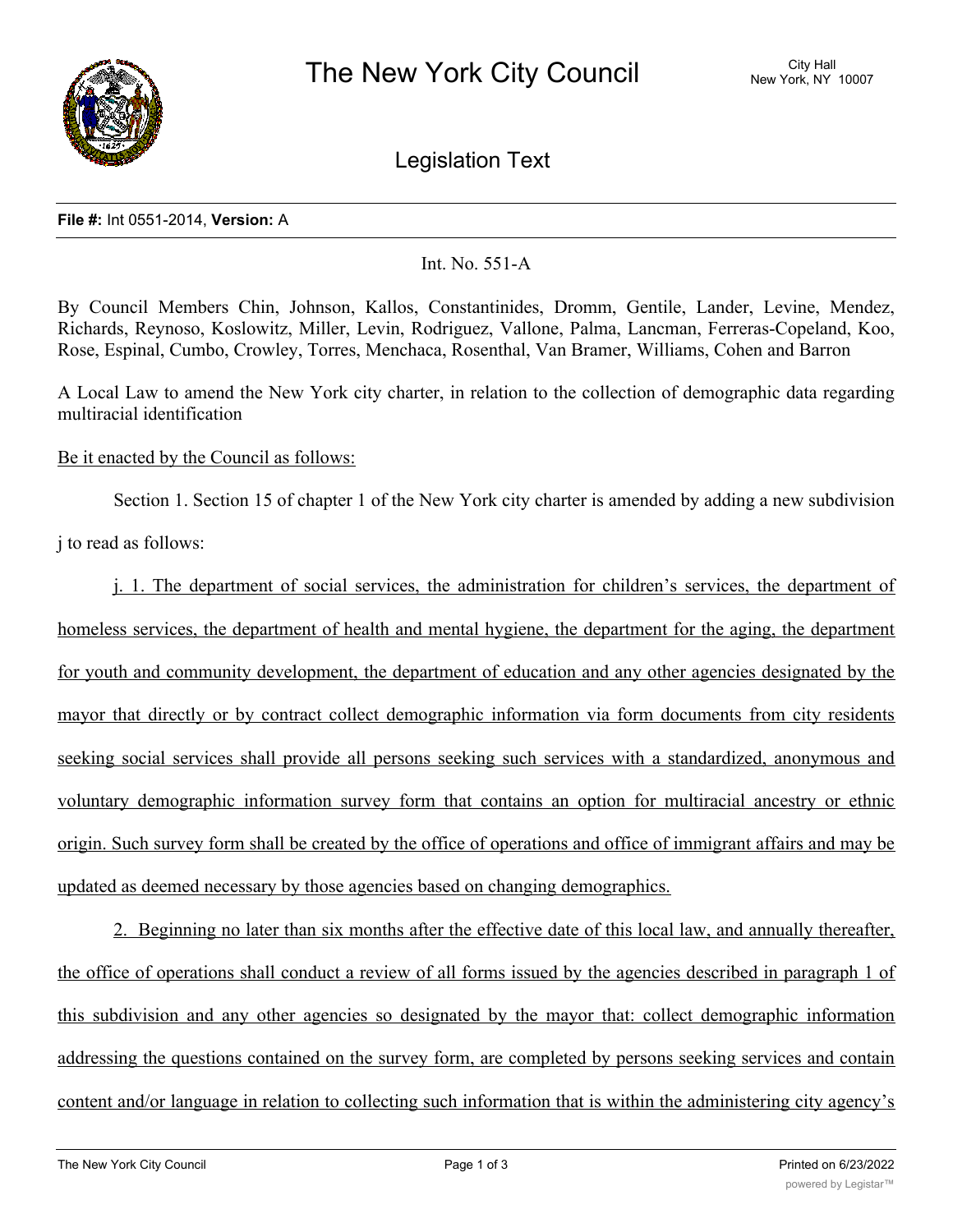## **File #:** Int 0551-2014, **Version:** A

authority to edit or amend. The office of operations shall submit to the council, within 60 days of such review, a list of all forms reviewed and all forms eligible for updating, and for forms not eligible for updating an explanation of why such forms are not eligible for updating, and indicate which forms shall be updated. When practicable, the office of operations shall ensure that when such forms are updated they shall request voluntary responses to questions about multiracial ancestry or ethnic origin. All forms identified as eligible for updating during the review required pursuant to this paragraph shall be updated to invite responses to questions about multiracial ancestry or ethnic origin no later than five years from the effective date of the local law that added this section. All forms not eligible for updating shall be provided in conjunction with the standardized, anonymous and voluntary demographics information survey form as established by subdivision j, paragraph 1 of this local law.

3. Beginning no later than 18 months after the effective date of this local law, and annually thereafter, the office of operations shall make available to the public data for the prior fiscal year that includes but is not limited to the total number of individuals who have identified their multiracial ancestry or ethnic origin on the survey form described in paragraph 1 of this subdivision and any forms updated pursuant to paragraph 4 of this subdivision, disaggregated by response option, agency and program. Such data shall be made available to the public through the single web portal provided for in section 23-502 of the administrative code.

4. Each agency that provides the survey form required pursuant to paragraph 1 of this subdivision shall evaluate its provision of services in consideration of the data collected pursuant to this local law and the office of operations shall submit to the council a report on any new or modified services developed by any agencies based on such data. Such report shall be submitted no earlier than 18 months after the effective date of the local law that added this paragraph.

5. No information that is otherwise required to be reported pursuant to this section shall be reported in a manner that would violate any applicable provision of federal, state or local law relating to the privacy of information respecting students and families serviced by the New York city department of education. If any